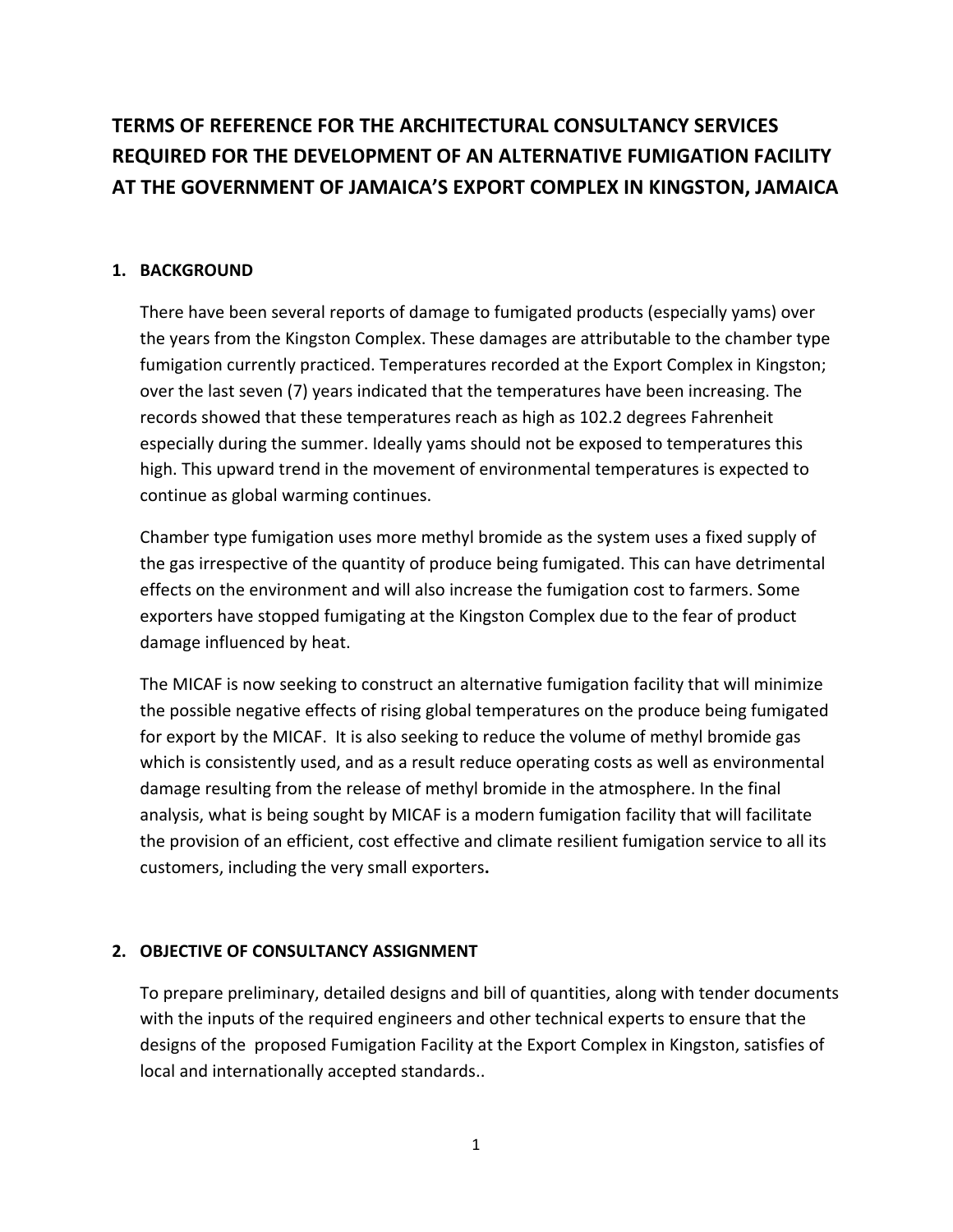## **3. DELIVERABLES, COMPLETION DATES & PAYMENT PLAN**

| No. | <b>DELIVERABLES OF ARCHITECTUAL</b> | <b>COMPLETION TIME</b> | <b>PAYMENT - % OF</b>     |
|-----|-------------------------------------|------------------------|---------------------------|
|     | <b>FIRM</b>                         |                        | <b>CONSTRUCTION COSTS</b> |
|     | <b>Preliminary Design</b>           | 3 weeks after signing  | 2%                        |
| 2   | Detailed designs and Bill of        | 7 weeks after signing  | 5%                        |
|     | Quantities                          |                        |                           |
| 3   | <b>Tender documents</b>             | 12 weeks after signing | 1%                        |
| 4   | Construction supervision            | Monthly or as agreed   | 4%                        |
|     | progress reports                    |                        |                           |

# **4. SCOPE OF WORK –TO BE UNDERTAKEN BY THE CONSULTANT**

In designing the preferred fumigation facility and developing the project proposal, the following factors should be taken into consideration

- **a) Foundation** ‐ the entire facility i.e. fumigation zone and enclosed building (office, introduction room, storage room, bathroom, and gas reading room) will sit on a 193 x 206 ft. foundation, 4ft high all around to facilitate loading and off‐loading of containers and trucks. The foundation will also be equipped with ramp, and steps that will accommodate movement of people and machines**.**
- **b) Driving Ramp –** one driving ramp will be located just in front of the north eastern corner of the eastern section of the fumigation zone and one just across the south west corner of the western section of the fumigation zone. This ramp will serve to accommodate easy movement of the ministry's operational vehicles (forklift).A step for pedestrians should be located south of both ramps (in the south east and south west corners respectively).
- **c) Operational Ramp–**This is to serve the purpose of loading and off‐loading of cargo at the fumigation facility. This ramp will circumference the fumigation area and provide adequate place for operation.
- **d) Steps –**there will be two steps implemented to facilitate pedestrian movement, thus increasing the safety of workers. One step will be implemented adjacent to the main ramp, while the second step will be implemented to the north of the property adjacent for the enclosed building**.**
- **e) Ground surface –** the entire surface area around the fumigation facility should be asphalted. The purpose of this is to ensure easy movement of delivery trucks and containers on the property. This will also help to maximize the ability to maintain ground sanitation and pest control programs**.**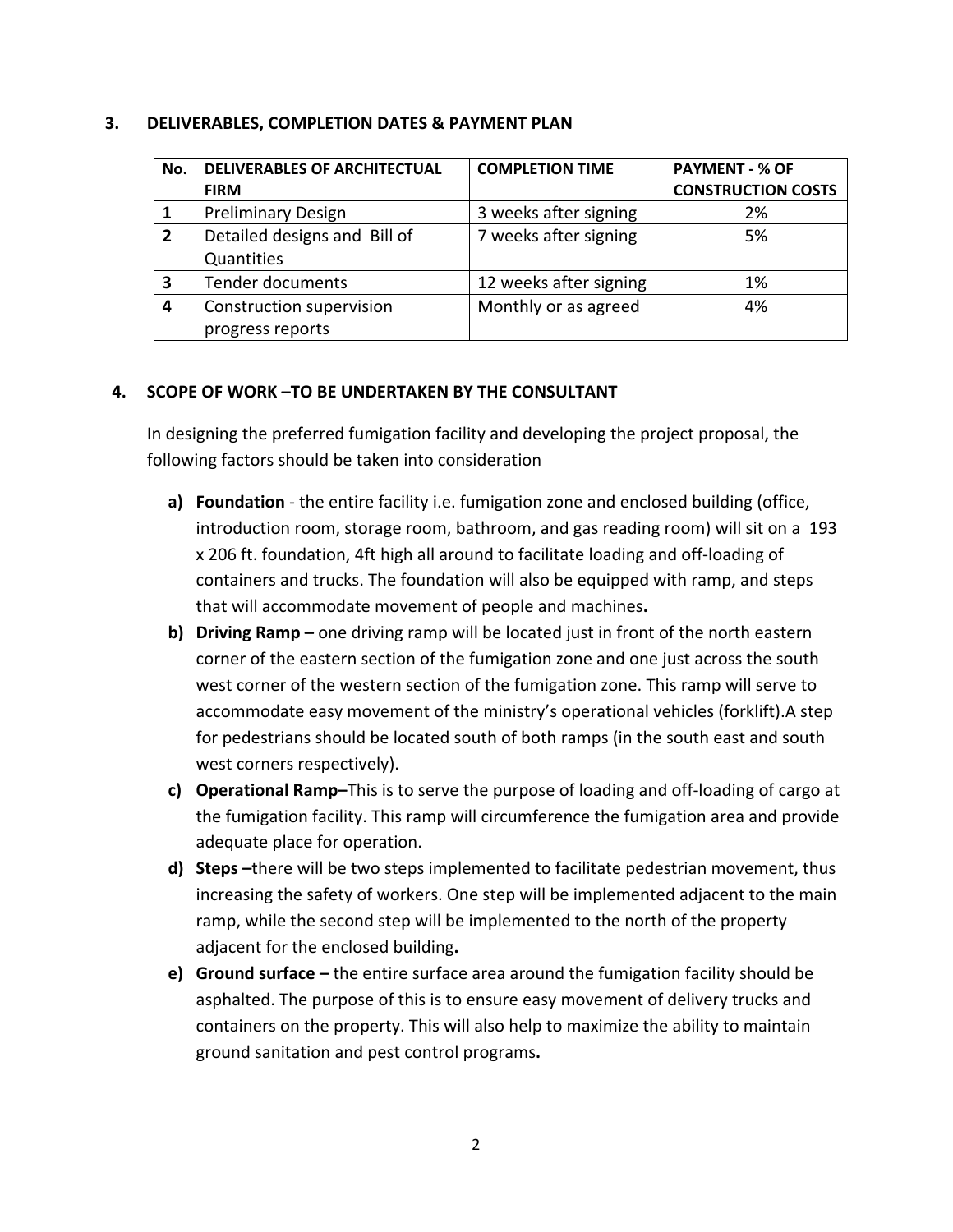- **f) Fencing –** the entire perimeter of the fumigation property will be fenced off from the airport authority main land. Fence will be 12 feet high made of chain link fence and razor wire on top of the chain link.
- **g) Buffer Zone –** Forty feet (40ft) from the fence on the south side and the west side. Sixty feet (60ft) on the east side and fifteen feet (15ft) on the north side. The distance between the fumigation block and the office complex should be forty feet (40). The office complex will encompass a small office, storage room and bathrooms.
- **h) Floor –** This will be concrete and steel floated to encourage safe and smooth movement of people and machinery working in the area. Special attention will be given to the fumigation zone in ensuring the area is properly paved or rendered to avoid the development of cracks or breaches that would cause escape of gas during fumigation**.**
- **i) Roof –** roofing for the fumigation zone should be zinc and all other areas except the office complex – (bathroom, office, storage, introduction room etc.) which should be made of concrete slab. For the zinc roof areas, there should be a ceiling made of treated wood to assist with heat reduction and enhance durability**.**

## **Scope of Architectural Design Services**

- i) Conduct desk research and meet with relevant MICAF officials for any further information and guidance required ; prepare detailed work plan and schedule
- ii) Conduct site investigation and data collection to accurately assess the site and identify the need for any new and additional boundary, topographical, or other survey.
- iii) Consult with the Plant Quarantine Branch of MICAF and all relevant GOJ regulatory agencies /departments, to clarify required standards to be met by the facility to be designed.
- iv) Prepare design concept /schematic drawings based on needs of MICAF and local and internationally accepted standards for such facilities, while seeking to minimize negative environmental impacts, and promote energy efficiency and climate resilience.
- v) Following submission of design concept/schematic drawings to MICAF, receive feedback from the Ministry , its agencies and other key organizations to guide the finalization of the design development phase
- vi) Prepare detailed drawings/working drawings, in‐keeping with the aforementioned standards, and the requirements of MICAF.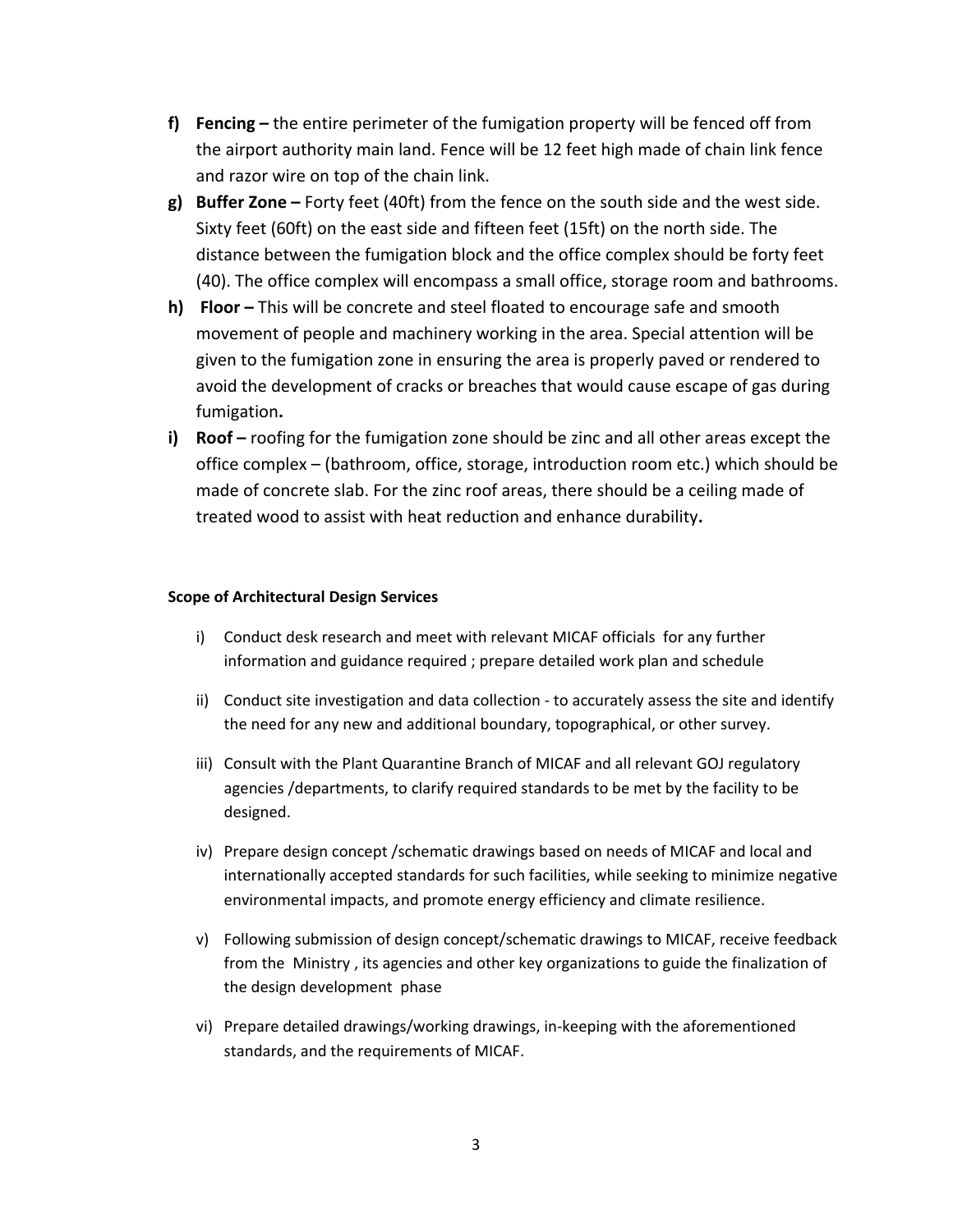- vii) Prepare Bill of Quantities/detailed cost estimates for the construction of facility and preparation of the immediate surroundings, in keeping with generally accepted guidelines.
- viii) Preparation of tender documents in keeping with the GOJ requirements
- ix) Provide supervision and prepared required reports/documents during the construction period

## 5. **QUALIFICATIONS OF THE CONSULTANCY FIRM**

The Consultancy Firm should have at least fifteen years of experience in the design of factories, warehouses or similar type of large facilities.

### **Qualification of Key Personnel**

- i) Key Expert 1: Architect and Project Manager: Master's Degree in Architecture, registered with the Architects Registration Board locally or overseas, with over 15 years of experience in the design of a variety of large structures. Extensive experience in construction supervision and project management.
- ii) Key Expert 2: Civil /Structural : B.Sc. in Civil Engineering, registered with a Professional Engineers Registration Board, with over 15 years of experience on a wide variety of construction projects, including experience in refurbishing/construction of sports and recreational facilities.
- iii) Key Expert3: Quantity Surveyor–B.Sc. in Quantity Surveying, with over 10 years of experience in quantity surveying and a member of Jamaican Institute of Quantity Surveying.

### *6.* **REPORTING AND SUPERVISION***.*

The Consultants will report to the Principal Director of Panning & Policy at MICAF and will consult with the Head of the Plant Quarantine Branch as required during the conduct of the assignment.

### **7. THE CHARACTERISTICS OF CONSULTANCY**

- **a) Type of Consultancy**: Firm
- **b) Duration of Project**